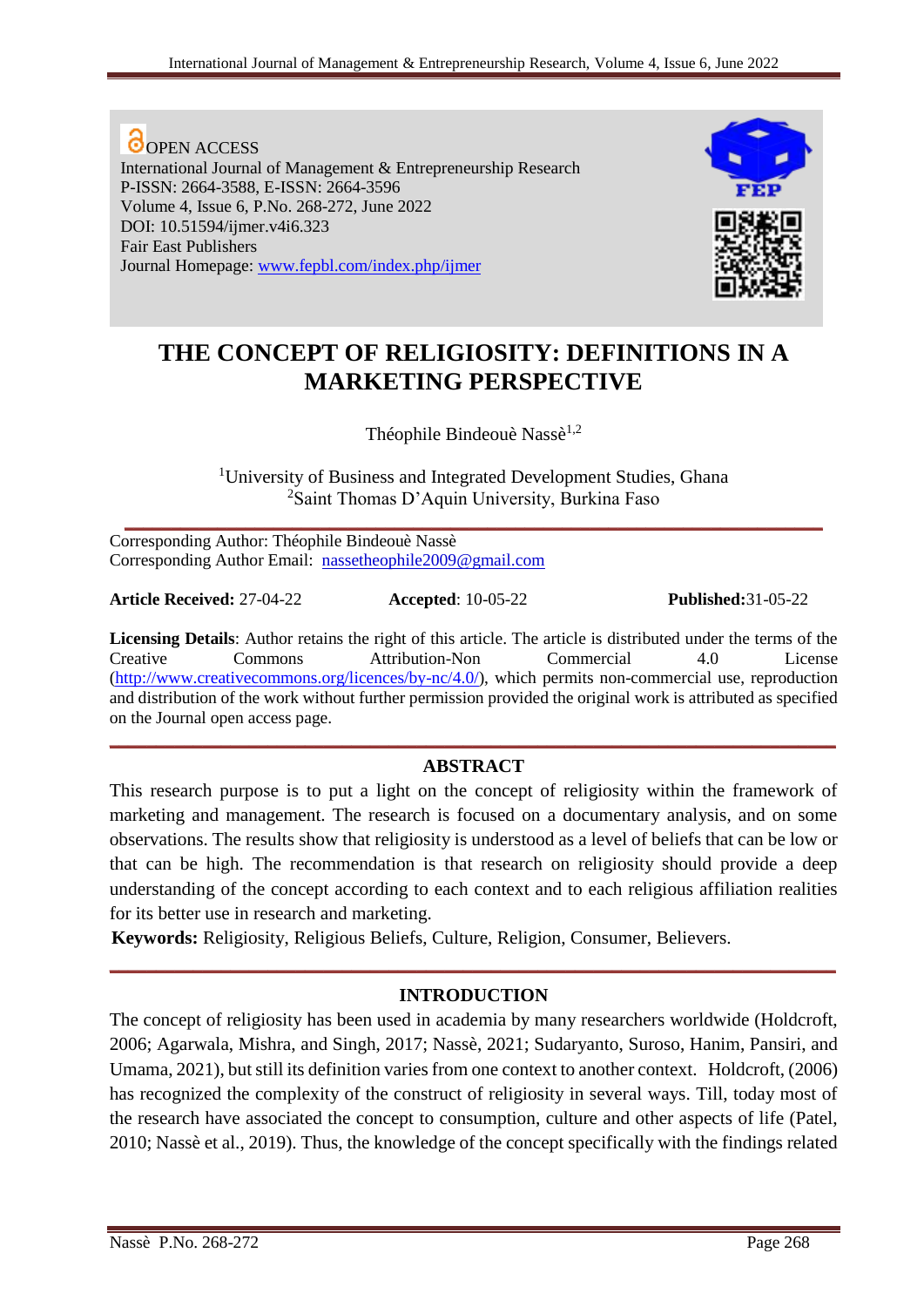to other contexts are disregarded. How is religiosity conceptualized in the contemporary marketing and management perspectives in general and in the African context in particular?

The main objective of this research is to examine the concept of religiosity in the light of the literature worldwide in general but specifically in the African context.

# **METHODOLOGY**

**Process**: This is a sounding documentary analysis in which articles and books are gathered for the purpose of this research. The documentary analysis is also completed by some direct and indirect observations.

**Research Context**: Most of the definitions on the concept have been made in developed countries context and what is known about the concept in developing countries' context is very little. Thus, the research is carried out by witnessing individual and collective religious beliefs in West African different contexts both in Burkina Faso (Ouagadougou) and in Ghana (Wa).

**Data Collection and Gathering**: The data is from multi-secondary sources. The data is based on several research papers conducted in the African context but also, it derives from other various papers from the same source. Some various sources are: The researcher has chosen the papers that have a good quality. These sources are from internet, particularly from the different search engines such as 'Google, Google Scholar, Semantic Scholar, Yahoo, Researchgate, and Academia'.

**Ethical Considerations**: It is assured that the articles and the papers that are considered for this review are published in some quality journals. Some of these papers are from open access journals and some other papers are from non-open access journals.

# **CONCEPTUAL FRAMEMORK**

The construct of religiosity is defined by many researchers worldwide. An author such as Mokhlis (2006) defines religiosity to be the degree to which some values and beliefs and ideals are believed, experienced in the daily life and then become as an identity mark. For Holdcroft (2006) religiosity has a non-physical dimension, and it finds its foundation and knowledge in religious instruction. Thus, for Holdcroft, religiosity refers to the application of such a knowledge in the daily live. For Patel (2010), religiosity is well-defined as the degree to which an individual is committed to a specific religious affiliation. Delener (1990) defines the concept of religiosity in the same way like Patel (2010). Delener describes the concept of religiosity as the degree of commitment of an individual to a specific religious' community. Bonewell (2008) defines religiosity in the same viewpoint as that of Allport and Ross (1967) by stating that religiosity is a social term that is used to label religious individuals. In other words, religiosity is the degree of beliefs of an individual or the degree of commitment of an individual, or the degree of faith or the belief system of an individual.

Bonewell (2008) goes further in his definition by distinguishing two distinctive types of religiosity: the extrinsic religiosity and the intrinsic religiosity. Extrinsic religiosity is defined as the use of religion or the use of religious faith to provide comfort or to improve one's own status, whereas intrinsic religiosity denotes the integration of religion or religious faith into one's own life by making it a real religious value.

However, these approaches of the concept of religiosity can raise numerous critics for the reason that they are defined in an Asian context and in a Western context. The present exploratory research seeks to bring out a conspicuous definition of religiosity in the context. In the African context, some authors have mentioned in a succinct way this concept in their research, even if it is not clearly stated. Firstly, in Burkina Faso, Ouédraogo (2007) has described some conflictual situations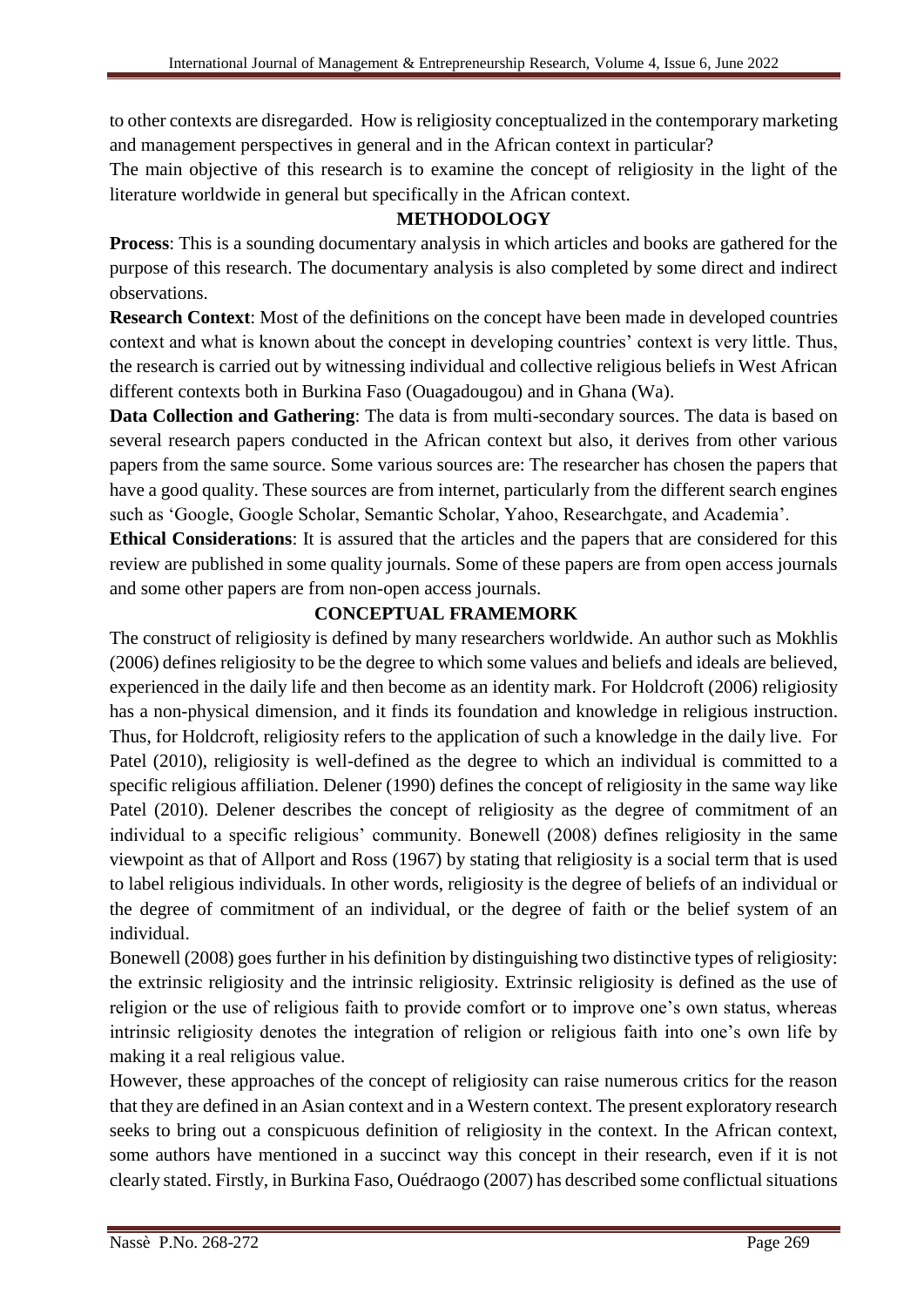between some employers and their employees where he shows that the solutions reside on the wisdom and the influence of some people who have a certain degree of beliefs. Consequently, the description given by Ouédraogo reveals that religiosity is associated to a given degree of beliefs that can be distinguishable in a community in some cases. This degree of beliefs may be associated with some leadership skills that are very useful to the group or the society within which the person lives. Nevertheless, this short portrayal of a real life situation gives the perception that religiosity is confined in a given company's human resources management circumstance. For further, Nassè (2006) emphasizes how Christianity as a religion affects Kassena culture through the early Christian believers life style. Here, religiosity is perceived as the affiliation to a given religious ethnic group, characterized by a linguistics borrowing that is grounded on religious vocabulary and business vocabulary. Later on, Nassè (2012) mentions the devotion and the high commitment of missionaries to accomplish religious activities in Burkina Faso. The perception of the concept of religiosity by Nassè is centered to the Christian life dimension and it does not incorporate other religions such as Islam and Animism. Then, for Kini (2012) the concept of religiosity refers to a degree of faith and beliefs that can even bring success in some area like to the management of a given company in the Burkinabe context, when the believer faith is grounded in God. The perception of the concept of religiosity by Kini is limited for the reason that it is centered in an evangelical perception of the world. Still, in the same context, religiosity is redefined by Nassè et al. (2019), not only as the degree of commitment but also the degree of dedication of a given individual to God, the Supreme Being. This means that religiosity is physically perceptible as the commitment to religious activities or as the real obedience to religious precepts or the devotion to implement some good actions.

In the context of Ghana, the concept of religiosity has been approached by some authors such as Howell (1996), as a religious itinerary through which people express their beliefs in one unique and supreme God. Thus, through some observations the expression of religiosity in Ghana is characterized by the daily tolerance and acceptance of the religious differences and cohesion in sharing common prayers dedicated to God.

# **CONCLUSION**

Religiosity has been defined by many researchers as the degree of beliefs of individuals that can be intrinsic or extrinsic. Still the present research seeks to bring a restructured conceptualization of religiosity in a marketing perspective by defining it from different angles.

**Conceptual Implications**: Thus, religiosity can be defined as the degree of devotion of individuals to practice their religious faith, or religious beliefs. In the context, it is also found that religiosity has a syncretic dimension that aims to fashion a type of harmonization between different monotheist beliefs.

**Managerial Implications:** Understanding religiosity can help researchers and managers to better managerial decisions making in the business-to-business environment as well as in the business to customer environment.

Future Research: The researcher may investigate the link between religiosity and entrepreneurship success.

## **References**

Agarwala, R., Mishra, P., & Singh, R. (2017). Religiosity and consumer behavior: a summarizing review. *Journal of Management, Spirituality & Religion, 16*(1), 32-34.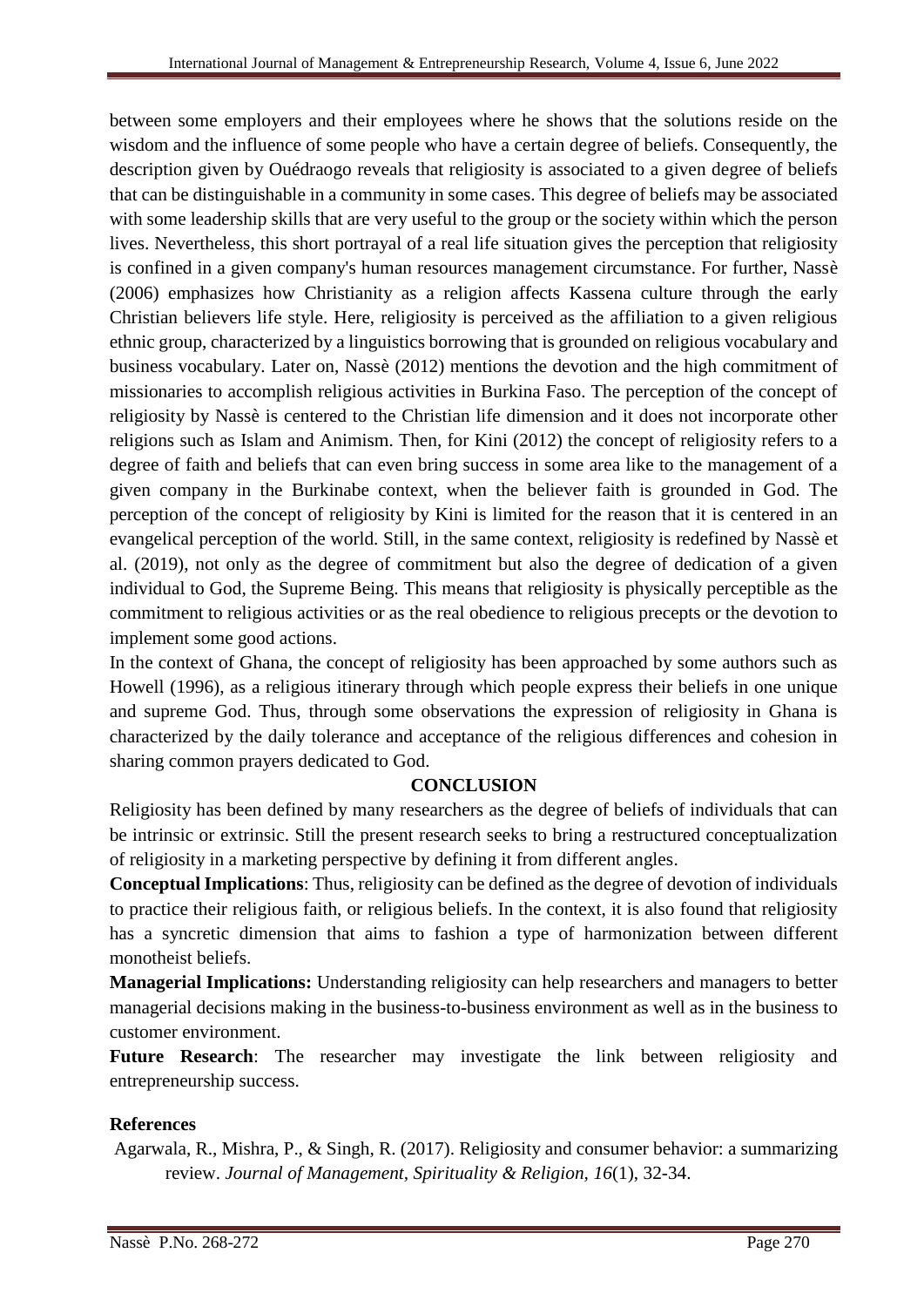- Ahmad, A.N., Rahman, A.A., & Abd Rahman, S. (2015). Assessing knowledge and religiosity on consumer behavior towards halal food and cosmetic products. *International Journal of Social Science and Humanity*, *5*(1), 10-14.
- Allport, G., & Ross, M. (1967). Personal religious orientation and prejudice. *Journal of Personality and Social Psychology*, *5*(1), 432-443.
- Amankwaa, A.A., Reed, W., & Owens, De' A. (2012). Church attendance and alcohol consumption level: reasons for not drinking alcohol among college students. *International Journal of Humanities and Social Science*, *2*(4), 1-8.
- Baazeem, T.A. (2015). *How religiosity influences consumption: the impact of consumer religiosity on perceptions of psychological and social risk*. Brisbane, BR : QUT Business School.
- Bonewell, K.J. (2008*). Intrinsic and extrinsic religiosity and sexual compulsivity withChristian males: understanding concepts and correlations based on race, age and socioeconomic status and marital status*. Mineapolis, MI : Capella University.
- Campanella, M.R. (2016). *Halal food consumption, responsibility, moral overtones and renegotiation of categories among Muslim believers in Stockholm County*. Uppsala, UP : University of Uppsala.
- Hofstede, G., & McCrae, R.R. (2004). Culture and personality revisited: linking traits and dimensions of culture. *Cross-Cultural Research*, *38* (1), 52-88.
- Holdcroft, B. (2006). What is religiosity? *Catholic Education: A Journal of Inquiry and Practice*, *10*(1), 89-103.
- Kini, I. G. (2012). *Ma vision de l'entreprise pas à pas : l'expérience d'un manager exceptionnel*. Abidjan, AB: Collection Winner.
- Marhana, M.A., Fadzli, A., & Khatijah, O. (2012). The role of religiosity in socially responsible consumption. *International Journal of Asian Social Science*, *2*(9), 1467-1476.
- Mokhlis, S. (2006). The effect of religiosity on shopping orientation: an exploratory study in Malaysia*. Journal of American Academy of Business, 9*(1), 64-74.
- Nassè, T.B. (2021). How religious beliefs shape consumer behavior: an exploratory and purely qualitative study on Christian, Muslim, and traditional consumers in Burkina Faso. *[International Journal of Management & Entrepreneurship Research,](https://fepbl.com/index.php/ijmer/index) 3*(3), 134-143.
- Nassè, T.B., Ouédraogo, A. & Sall, F.D. (2019). Religiosity and consumer behavior in developing countries: An exploratory study on Muslims in the context of Burkina Faso. *African Journal of Business Management, 13*(4), 116-127.
- Nassè, T.B. (2018). *[Pratiques religieuses et comportement de consommation dans un contexte](http://scholar.google.com/scholar?cluster=11738361408947321518&hl=en&oi=scholarr)  [africain : une étude exploratoire sur les consommateurs au Burkina Faso.](http://scholar.google.com/scholar?cluster=11738361408947321518&hl=en&oi=scholarr)* Ouagadougou, OU : Thèse de doctorat, Université Aube nouvelle en cotutelle avec l'Université Cheikh Anta Diop.
- Nassè, T.B. (2012). *Kasim borrowings from English: an evidence from Burkina Faso.* Saarbrucken, SA: Lambert Academic Publishing
- Ouédraogo, A. (2007). Strategic management in African firms: a local perspective. *Problems and Perspectives in Management*, *5*(1), 82-94.
- Patel, M. (2010). Influence of religion on shopping behaviour of consumers : an exploratory study. *National Monthly Refereed Journal of Research in Commerce and Management*, *1*(5), 68- 78.